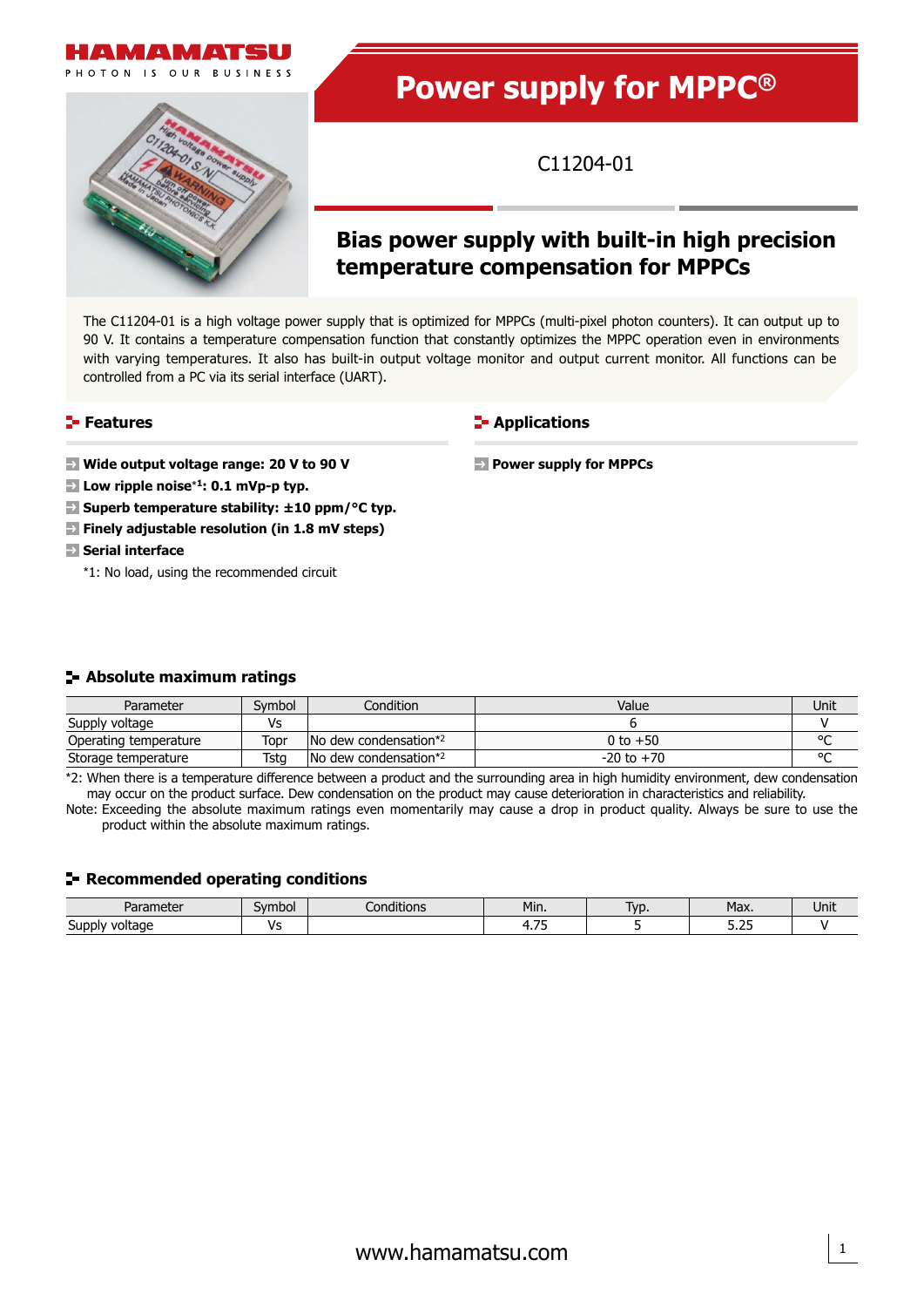### **Electrical characteristics (Typ. Ta=25 °C, Vs=+5 V, unless otherwise noted)**

| Parameter                         | Symbol                   | Condition                      | Min.                     | Typ.                     | Max.                     | <b>Unit</b> |
|-----------------------------------|--------------------------|--------------------------------|--------------------------|--------------------------|--------------------------|-------------|
| Current consumption               | Icc                      | $Vo = 72$ V, no load           | $\overline{\phantom{a}}$ | 20                       | $\blacksquare$           | mA          |
| Output voltage                    | Vo                       | No load                        |                          | 20 to 90                 | $\blacksquare$           | v           |
| Output current                    | Io                       |                                | 0                        |                          |                          | mA          |
| Ripple noise*3                    | Vn                       | Vo=72 V, no load               |                          | 0.1                      | 0.2                      | mVp-p       |
| Output voltage setting precision  | $\overline{\phantom{0}}$ | Vo=72 V, no load               |                          | ±10                      |                          | mV          |
| Output voltage setting resolution | $\overline{\phantom{0}}$ |                                |                          | 1.8                      | $\blacksquare$           | mV          |
| Temperature stability             |                          | 25 ± 10 °C<br>Vo=72 V, no load |                          | ±10                      | $\overline{\phantom{a}}$ | ppm/°C      |
| Interface*4                       |                          |                                | Serial communication     |                          |                          |             |
| Low level input voltage           | Vil                      | <b>RXD</b>                     | $\Omega$                 |                          | $0.4$ Vcc                | v           |
| High level input voltage          | Vih                      | <b>RXD</b>                     | 0.65Vs                   | $\overline{\phantom{0}}$ | Vs                       |             |
| Low level output voltage          | Vol                      | <b>TXD</b>                     | $\overline{\phantom{0}}$ | $\overline{\phantom{0}}$ | 2.0                      |             |
| High level output voltage         | Voh                      | <b>TXD</b>                     | $Vs - 2.0$               |                          | Vs                       | V           |

\*3: Using the recommended circuit

\*4: To control the C11204-01 from a PC, we recommend that you use the C12332 driver circuit for MPPC (sold separately, C11204-01 built in).







KACCB0288EA

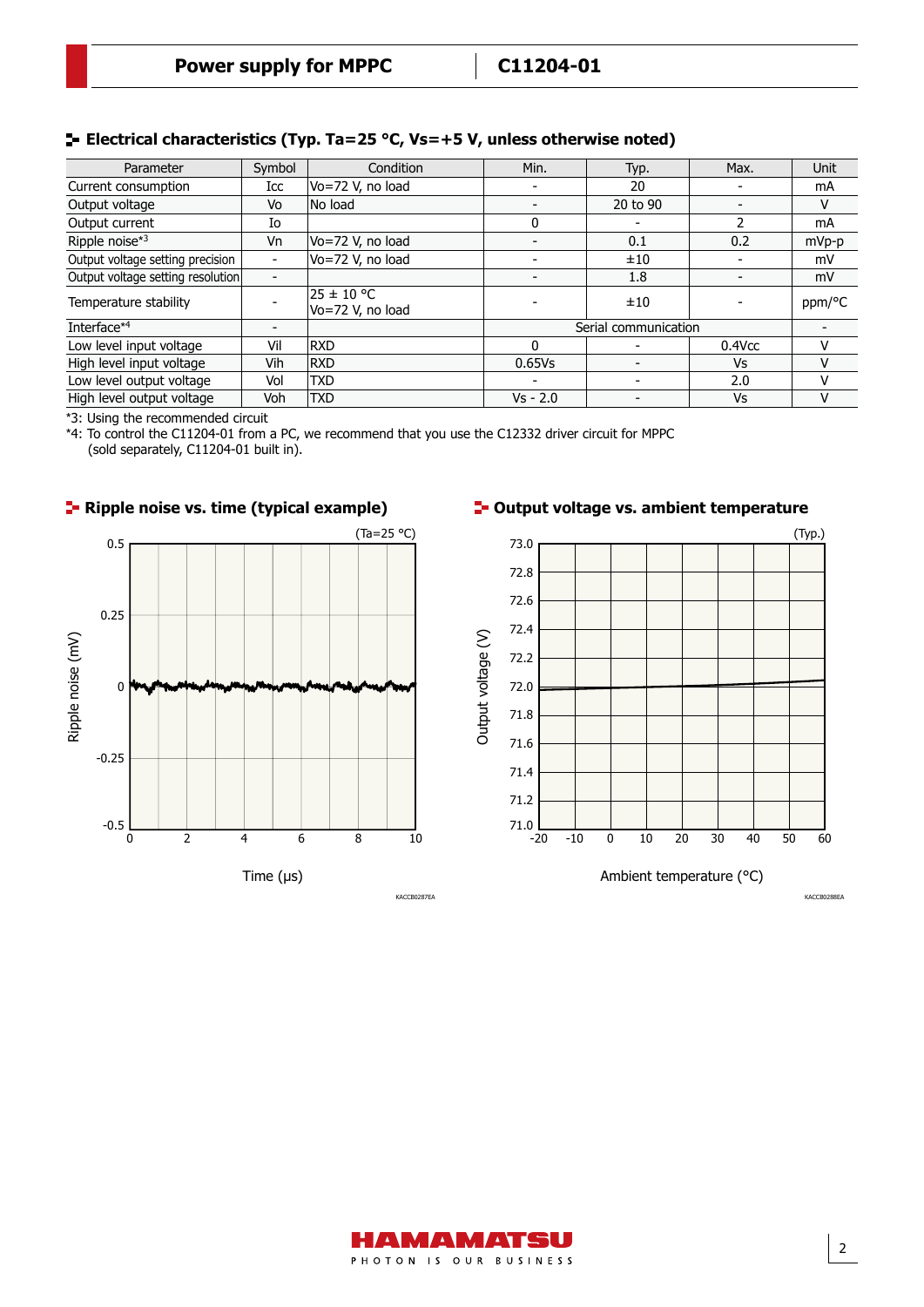**E-** Current consumption vs. load current



### **<sup>1</sup>** Output voltage vs. load current

### **P** Dimensional outline (unit: mm)





Tolerance unless otherwise noted: ±0.2

AMAMATSU PHOTON IS OUR BUSINESS



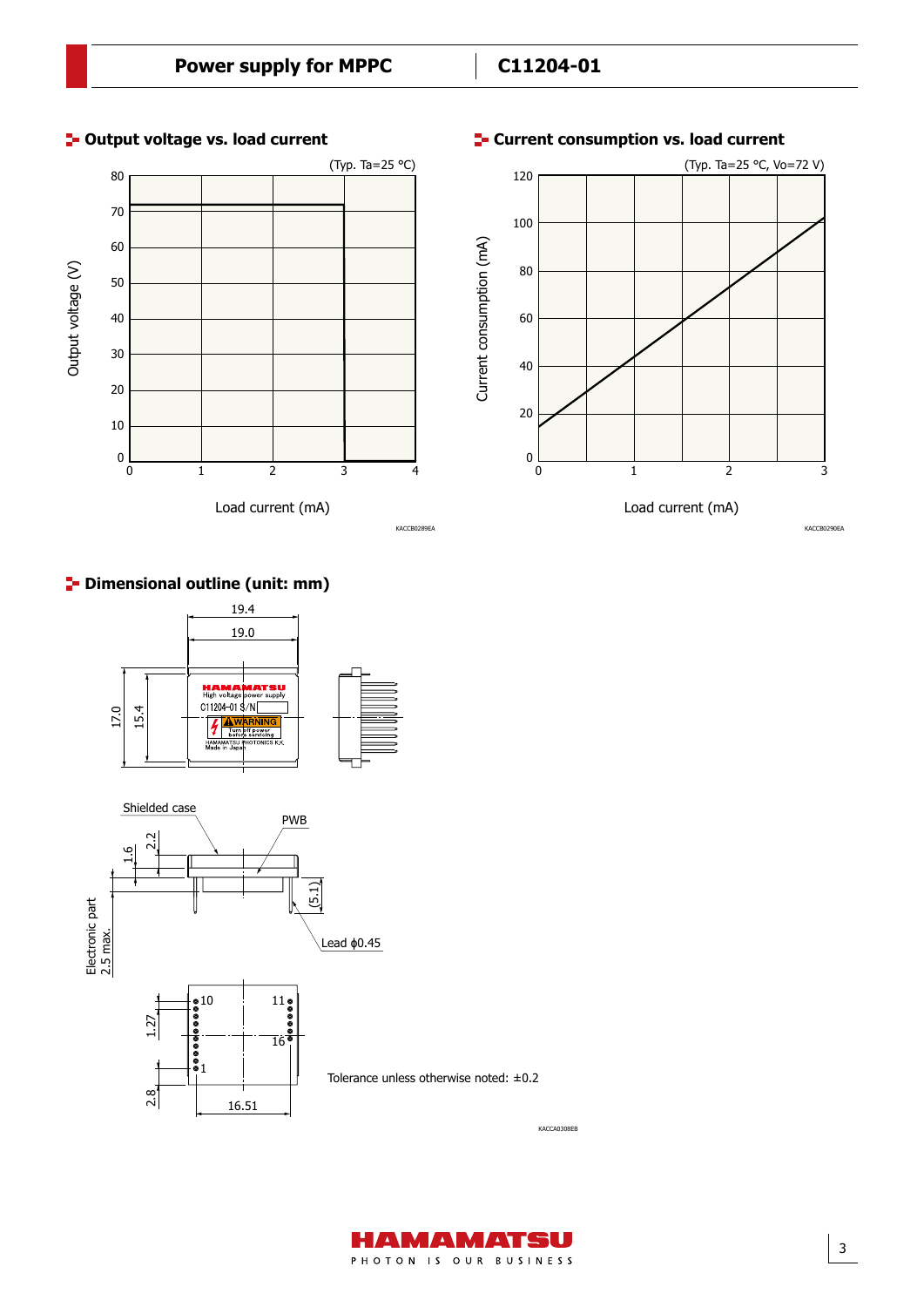### **Pin connections**

| Pin no.           | Symbol     | <b>Function</b>                                                                                   |
|-------------------|------------|---------------------------------------------------------------------------------------------------|
|                   | Vs         | Positive supply voltage<br>Furnish a bypass capacitor to ground as close to this pin as possible. |
| 2, 5, 8, 15       | <b>GND</b> | lGround<br>Connect directly to the ground plane using the shortest wire possible.                 |
| 3                 | <b>RXD</b> | Serial data input                                                                                 |
| 4                 | TXD        | Serial data output                                                                                |
| 6, 7, 9, 11 to 14 | NC.        | No connection<br>These pins should not be connected to any terminals.                             |
| 10                | Vo         | High voltage output                                                                               |
| 16                | Temp       | Connect to an analog temperature sensor                                                           |

### **F** Recommended circuit



Note: For the bypass capacitor to connect to Vo, use a high-withstand-voltage, low-ESR capacitor. Provide a noise filter near the Temp pin.

### **Analog temperature sensor block**



Note: For the analog temperature sensor, use the LM94021 by Texas Instruments. Connect pins 1 and 5 of the analog temperature sensor to ground.



4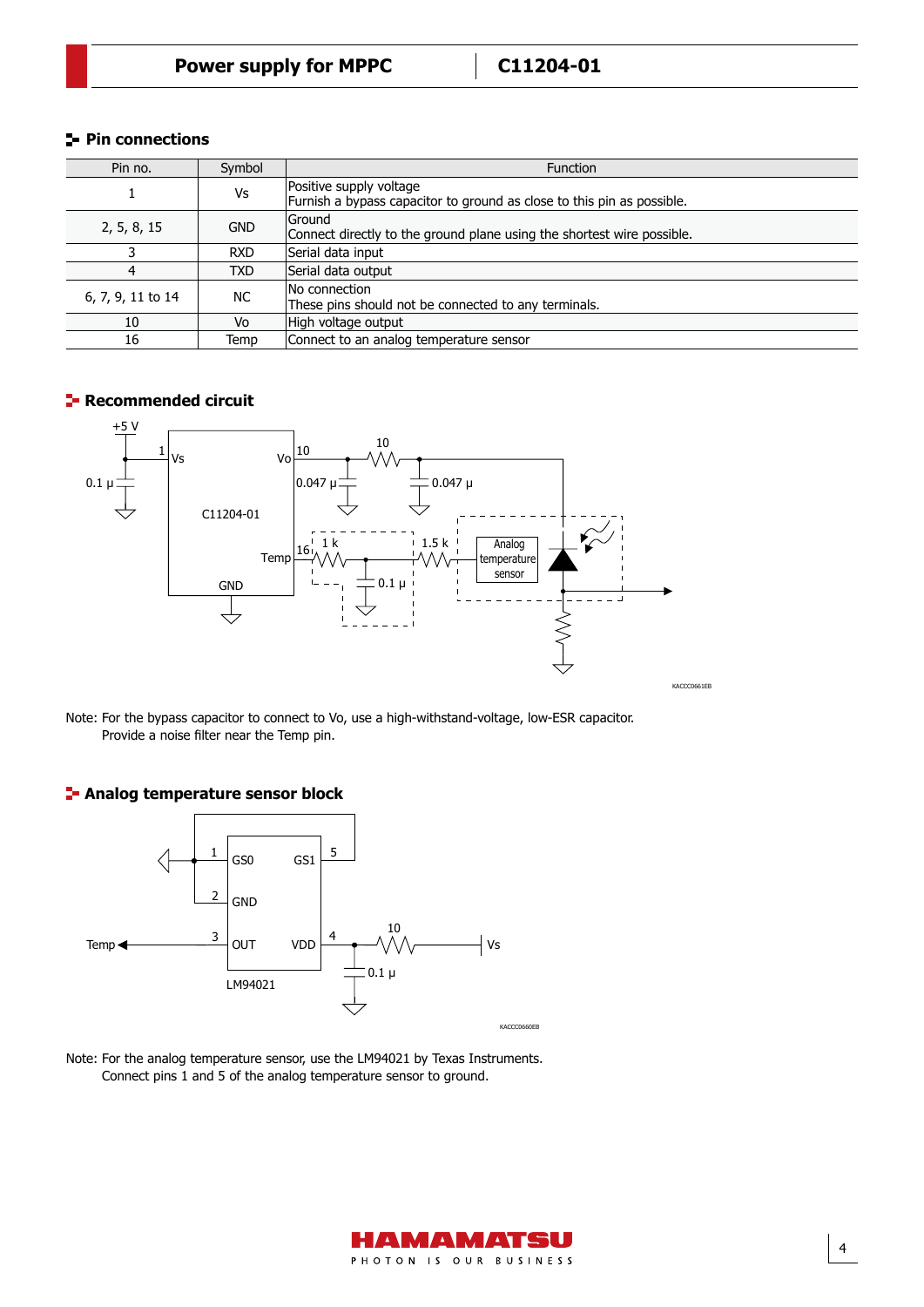#### **UART Communication specifications**

| Parameter                               | Specifications |
|-----------------------------------------|----------------|
| Baud rate                               | 38400 bps      |
| Data bits                               |                |
|                                         | Even           |
| Parity bits<br>Stop bit<br>Flow control |                |
|                                         | None           |

### **F** Accessories

∙ CD-ROM (Instruction manual, Command reference)

#### **Related product: C12332-01 Driver circuit for MPPC**

The C12332-01 is a driver circuit designed for simple non-cooled MPPC evaluations. It consists of a sensor board and a power supply board. The sensor board includes an MPPC socket and a temperature sensor. The power supply board includes a C11204- 01 power supply module for MPPC, an amplifier, and a USB interface board. The USB interface allows you to change the bias voltage and set the temperature compensation coefficient from a PC. The C12332 operates just by connecting it to an external power supply (±5 V).



### **Power supply lineup for MPPCs**

| Photo | Type no.  | Package type       | Temperature stability<br>(ppm/°C) | <b>Features</b>                                                      |
|-------|-----------|--------------------|-----------------------------------|----------------------------------------------------------------------|
|       | C11204-01 | With leads         | ±10                               | High precision<br>Low ripple noise                                   |
|       | C11204-02 | Surface mount type | ±10                               | High precision<br>Low ripple noise<br>Compact: $11.5 \times 11.5$ mm |
|       | C14156    | Surface mount type | ±200                              | Low cost<br>Compact: $7 \times 7$ mm                                 |